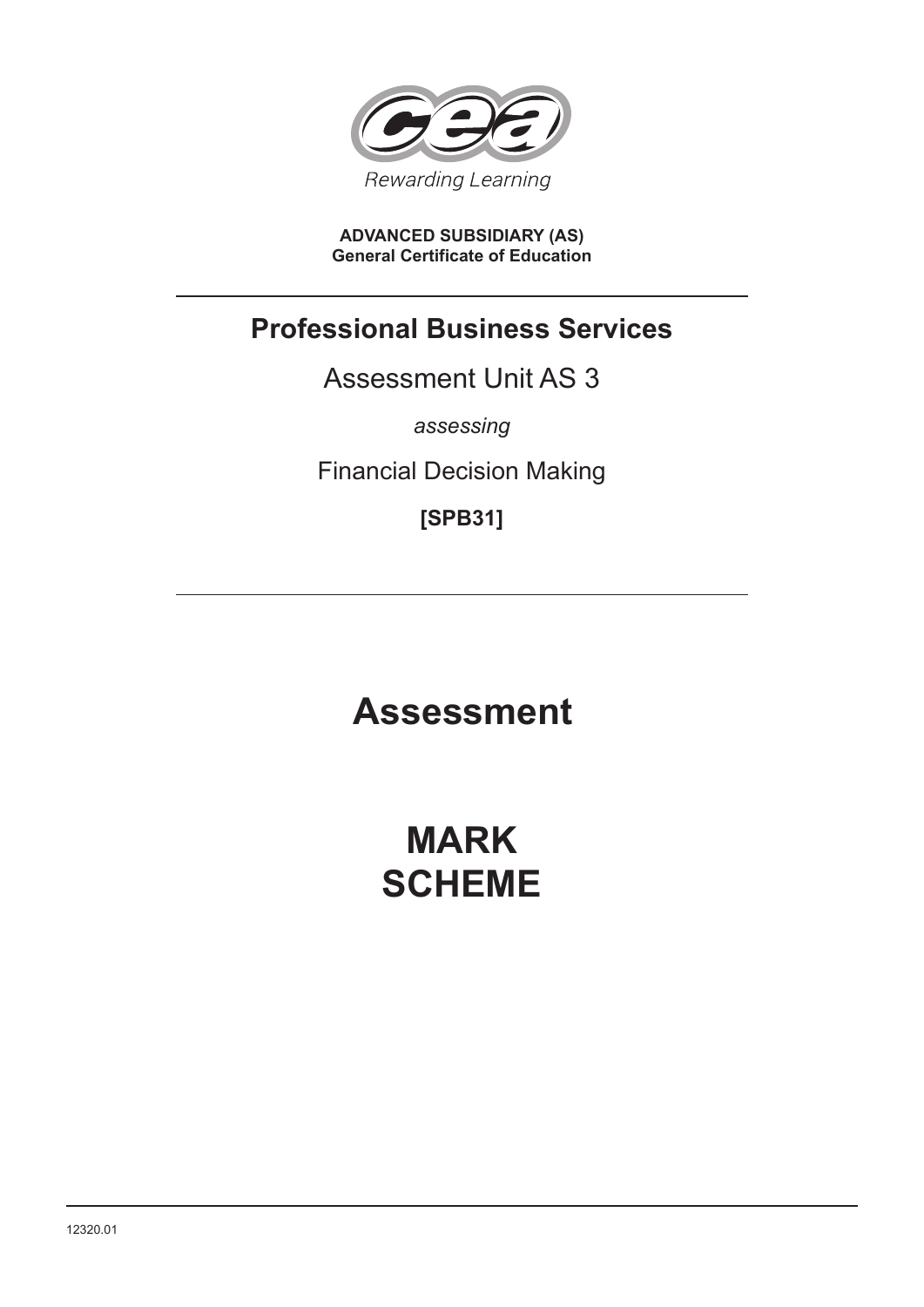# **General Marking Instructions**

### *Introduction*

The main purpose of the mark scheme is to ensure that examinations are marked accurately, consistently and fairly. The mark scheme provides examiners with an indication of the nature and range of candidates' responses likely to be worthy of credit. It also sets out the criteria which they should apply in allocating marks to candidates' responses.

#### *Assessment objectives*

Below are the assessment objectives for **GCE Professional Business Services**.

Candidates should be able to:

- **AO1** Demonstrate knowledge and understanding of terms, concepts, theories, methods and models used by professional business services firms and their client businesses.
- **AO2** Apply knowledge and understanding of concepts, theories, methods and models used by professional business services firms and their client businesses.
- **AO3** Investigate, analyse and evaluate concepts, theories, methods and models as used by professional business services firms and their client businesses.

#### *Quality of candidates' responses*

In marking the examination papers, examiners should be looking for a quality of response reflecting the level of maturity which may reasonably be expected of a 17- or 18-year-old which is the age at which the majority of candidates sit their GCE examinations.

#### *Flexibility in marking*

Mark schemes are not intended to be totally prescriptive. No mark scheme can cover all the responses which candidates may produce. In the event of unanticipated answers, examiners are expected to use their professional judgement to assess the validity of answers. If an answer is particularly problematic, then examiners should seek the guidance of the Supervising Examiner.

### *Positive marking*

Examiners are encouraged to be positive in their marking, giving appropriate credit for what candidates know, understand and can do rather than penalising candidates for errors or omissions. Examiners should make use of the whole of the available mark range for any particular question and be prepared to award full marks for a response which is as good as might reasonably be expected of a 17- or 18-year-old GCE candidate.

#### *Awarding zero marks*

Marks should only be awarded for valid responses and no marks should be awarded for an answer which is completely incorrect or inappropriate.

#### *Marking calculations*

In marking answers involving calculations, examiners should apply the 'own figure rule' so that candidates are not penalised more than once for a computational error. To avoid a candidate being penalised, marks can be awarded where correct conclusions or inferences are made from their incorrect calculations.

#### *Types of mark schemes*

Mark schemes for tasks or questions which require candidates to respond in extended written form are marked on the basis of levels of response which take account of the quality of written communication. Other questions which require only short answers are marked on a point for point basis with marks awarded for each valid piece of information provided.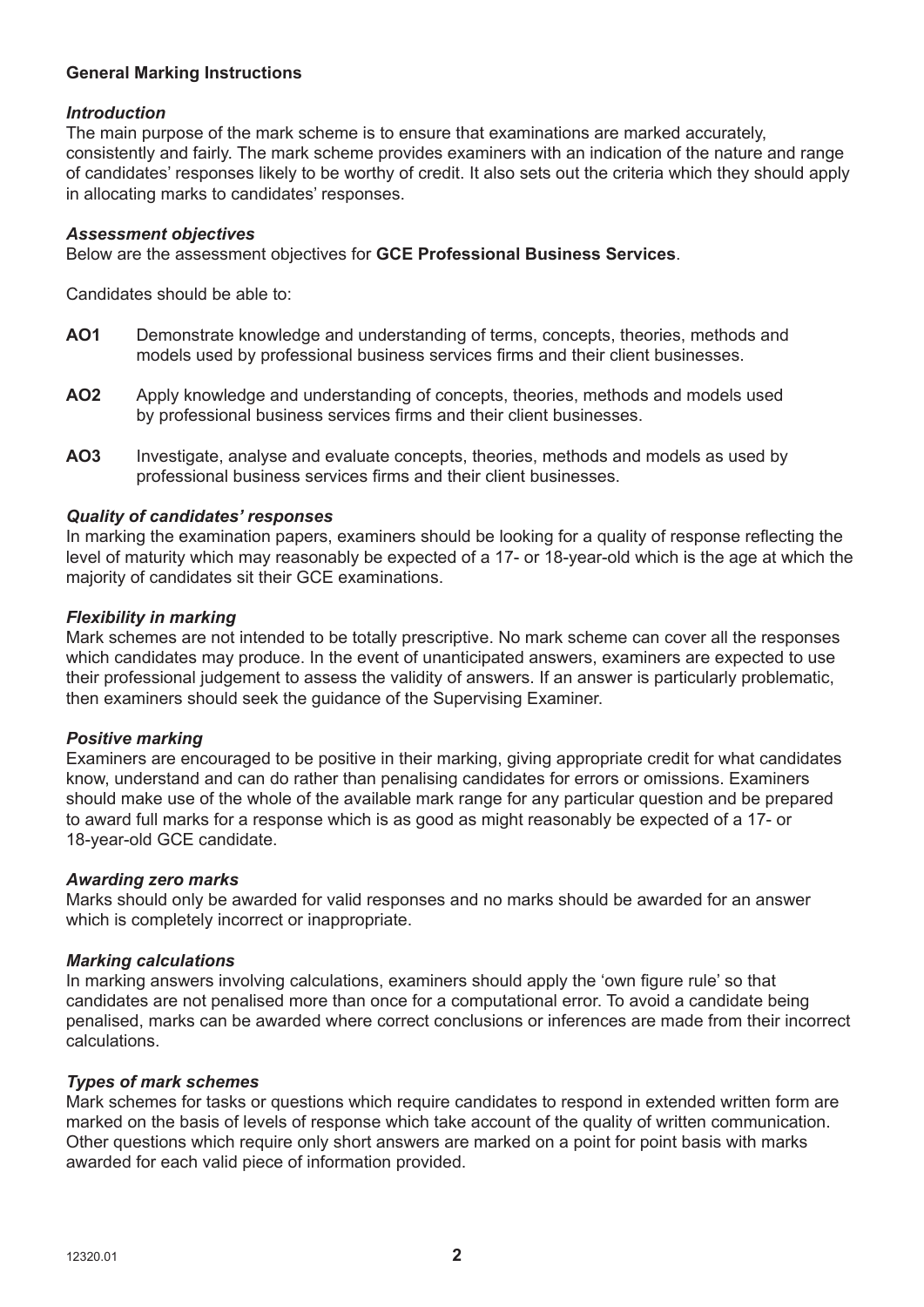# *Levels of response*

In deciding which level of response to award, examiners should look for the 'best fit' bearing in mind that weakness in one area may be compensated for by strength in another. In deciding which mark within a particular level to award to any response, examiners are expected to use their professional judgement.

The following guidance is provided to assist examiners.

- **Threshold performance:** Response which just merits inclusion in the level and should be awarded a mark at or near the bottom of the range.
- *Intermediate performance:* Response which clearly merits inclusion in the level and should be awarded a mark at or near the middle of the range.
- *High performance:* Response which fully satisfies the level description and should be awarded a mark at or near the top of the range.

### *Quality of written communication*

Quality of written communication is taken into account in assessing candidates' responses to all tasks and questions that require them to respond in extended written form. These tasks and questions are marked on the basis of levels of response. The description for each level of response includes reference to the quality of written communication.

For conciseness, quality of written communication is distinguished within either three or four levels of response.

Where there are three levels of response, quality of written communication is distinguished as follows:

Level 1: Quality of written communication is basic.

Level 2: Quality of written communication is good.

Level 3: Quality of written communication is excellent.

In interpreting these level descriptions, examiners should refer to the more detailed guidance provided below:

Level 1 (Basic): The candidate makes only a basic selection and use of an appropriate form and style of writing. The organisation of material may lack clarity and coherence. There is little use of specialist vocabulary. Presentation, spelling, punctuation and grammar may be such that intended meaning is not clear.

**Level 2 (Satisfactory):** The candidate makes a satisfactory selection and use of an appropriate form and style of writing. Relevant material is organised with some degree of clarity and coherence. There is some use of appropriate specialist vocabulary. Presentation, spelling, punctuation and grammar are of a satisfactory standard to make meaning evident.

**Level 3 (Good):** The candidate makes a good selection and use of an appropriate form and style of writing. Relevant material is organised with good clarity and coherence. There is good use of appropriate specialist vocabulary. Presentation, spelling, punctuation and grammar are of a good standard to make meaning clear.

Level 4 (Excellent): The candidate successfully selects and uses the most appropriate form and style of writing. Relevant material is organised with a high degree of clarity and coherence. There is widespread and accurate use of appropriate specialist vocabulary. Presentation, spelling, punctuation and grammar are of the highest standard to make meaning absolutely clear.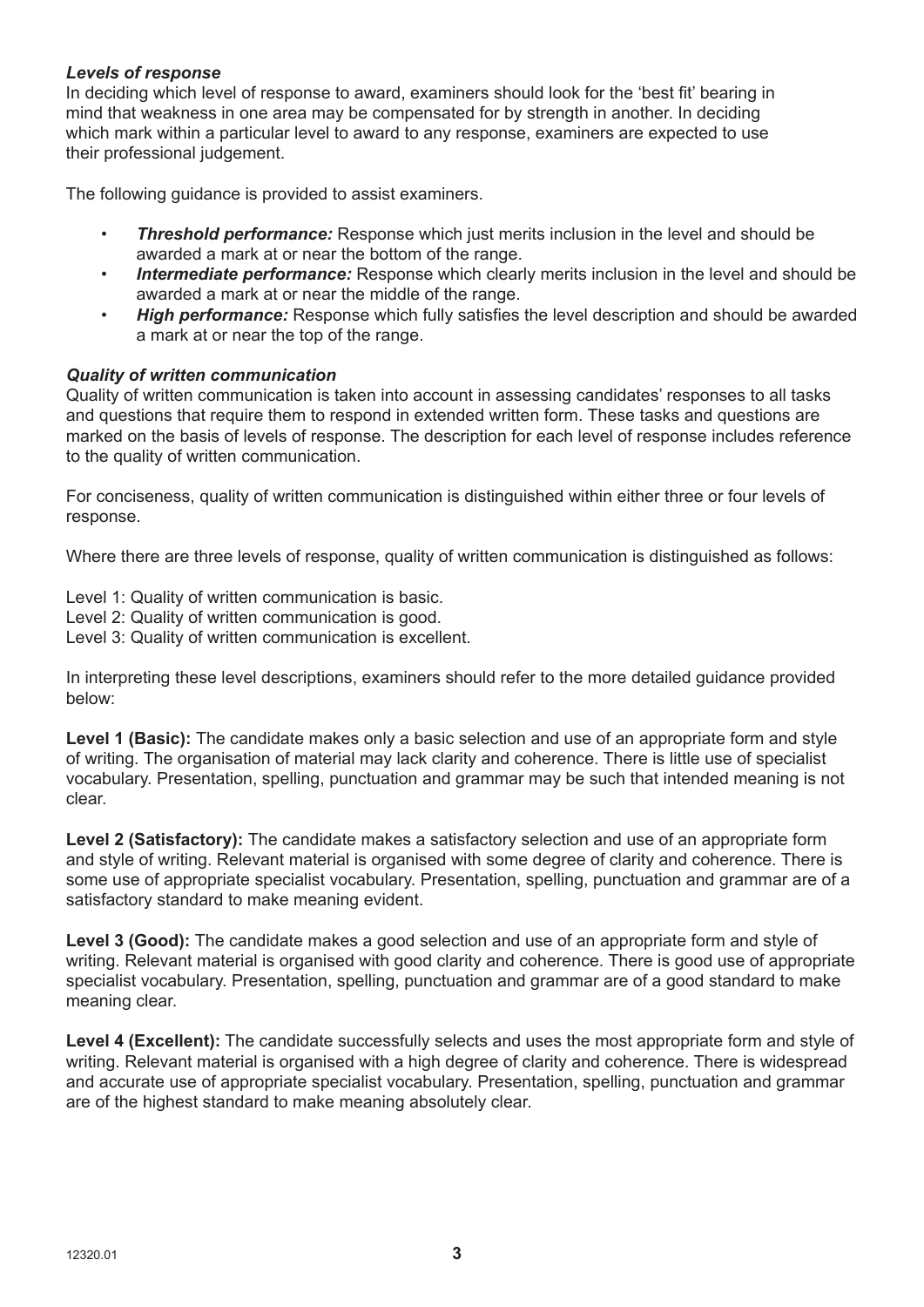# **1 (a) AO1**

Responses may include:

 Effective financial decision making is the process of determining and selecting the most appropriate financial course of action from a range of alternatives. By using the available financial information this will enable Ruth to ensure the best outcome for her gym.

All valid responses will be given credit

 [1] basic explanation of the importance of effective financial decision making for Ruth's business

 [2] good explanation of the importance of effective financial decision making for Ruth's business. [2]

### **(b) AO1**

 Response is: Income Statement [1] Statement of Financial Position **and Contact Contact Contact Contact Contact Contact Contact Contact Contact Contact Contact Contact Contact Contact Contact Contact Contact Contact Contact Contact Contact Contact Contact C**  $(2 \times [1])$ 

### **(c) AO1, AO2**

Responses may include:

- Trade receivables are the customers/members who purchase goods/services from a business on credit. They are usually given a certain time period within which to pay, such as 30, 60 or 90 days. An example is gym membership. This allows the members to avail of the gym's services and pay for them at a later date which must be within the agreed time period. Gym members may pay for classes at the end of each month or quarter as per Ruth's new payment plans.
- Trade payables are those from whom a business will purchase goods/services on credit. This is usually over a period of 30, 60 or 90 days. An example would include gym suppliers of equipment, water and energy bars stock etc. Ruth can avail of the latest stock for her gym members to use and pay for it within the agreed period/number of days available to her from the supplier.

All valid responses will be given credit

- [1] basic explanation of trade receivables
- [2] good explanation of trade receivables with reference to Ruth's Reps
- [3] excellent explanation of trade receivables with reference to Ruth's Reps
- [1] basic explanation of trade payables
- [2] good explanation of trade payables with reference to Ruth's Reps
- [3] excellent explanation of trade payables with reference to Ruth's Reps

 $(2 \times [3])$  [6]

**AVAILABLE MARKS**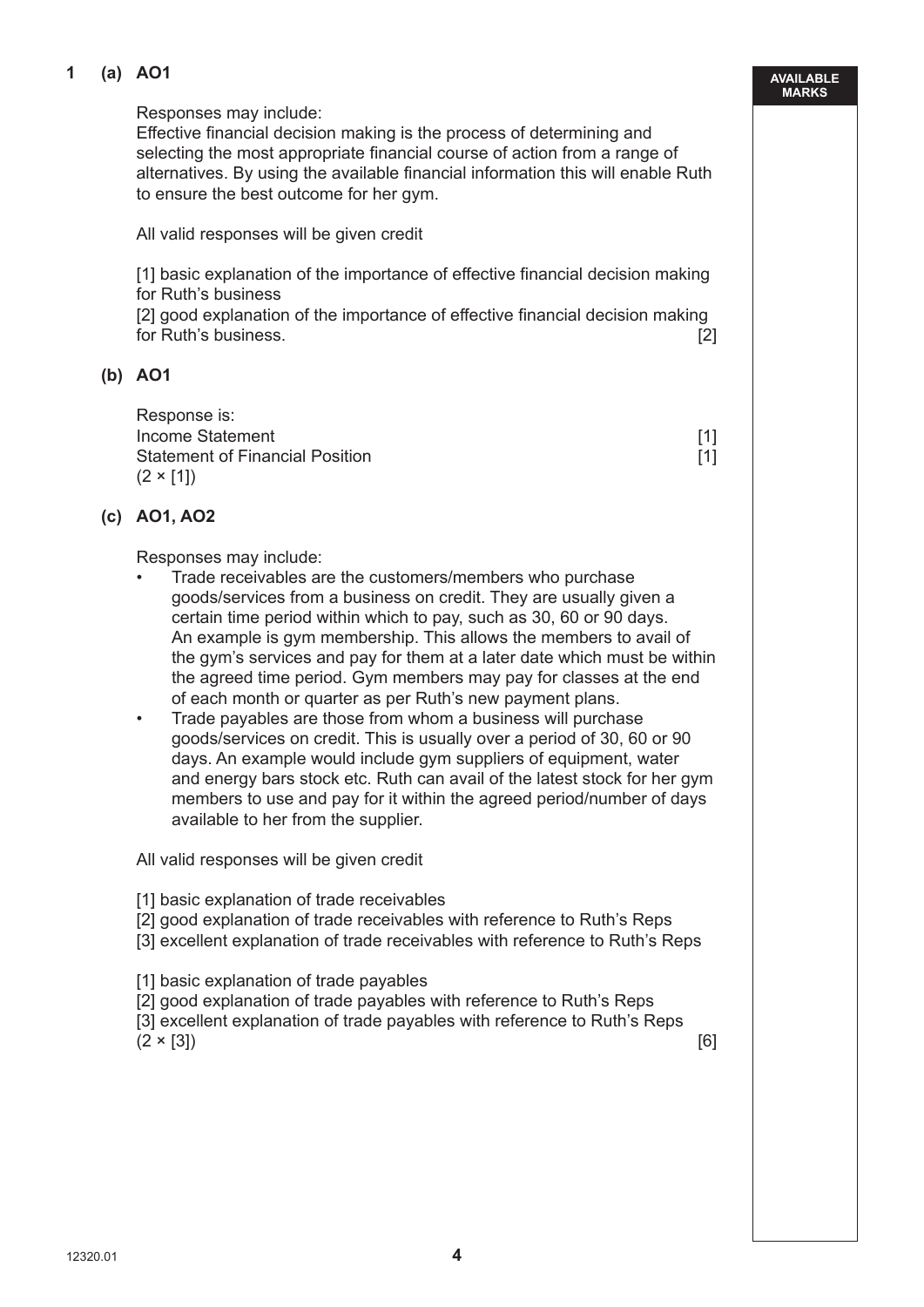| (d) AO2                |                                                                                                                                                                                                                                                                                                                                                                                                                                                                                                                                                                                                                                                                                                                                                                                                                                                                                                                                                       |       | <b>AVAILABL</b><br><b>MARKS</b> |
|------------------------|-------------------------------------------------------------------------------------------------------------------------------------------------------------------------------------------------------------------------------------------------------------------------------------------------------------------------------------------------------------------------------------------------------------------------------------------------------------------------------------------------------------------------------------------------------------------------------------------------------------------------------------------------------------------------------------------------------------------------------------------------------------------------------------------------------------------------------------------------------------------------------------------------------------------------------------------------------|-------|---------------------------------|
|                        | Responses are:<br>(i) Sales Revenue<br>Number of gym members $\times$ cost per annum per membership = Sales<br>Revenue<br>300 gym members × £200 per member [1] = £60,000 [1]                                                                                                                                                                                                                                                                                                                                                                                                                                                                                                                                                                                                                                                                                                                                                                         |       |                                 |
|                        | [1] for using correct figures from Table 1<br>[2] for correct answer, stated in £<br>$(2 \times [1])$                                                                                                                                                                                                                                                                                                                                                                                                                                                                                                                                                                                                                                                                                                                                                                                                                                                 | $[2]$ |                                 |
| (ii)                   | <b>Net Profit</b><br>Gross Profit – Expenses = Net Profit<br>£56,560 - £31,560 [1] = £25,000 [1]                                                                                                                                                                                                                                                                                                                                                                                                                                                                                                                                                                                                                                                                                                                                                                                                                                                      |       |                                 |
|                        | [1] for using correct figures from Table 1<br>[2] for correct answer, stated in £<br>$(2 \times [1])$                                                                                                                                                                                                                                                                                                                                                                                                                                                                                                                                                                                                                                                                                                                                                                                                                                                 | $[2]$ |                                 |
|                        | (iii) Non-current Assets<br>Premises + Equipment + Fixtures and Fittings = Non-current Assets<br>£68,500 + £14,550 + £6,950 [1] = £90,000 [1]                                                                                                                                                                                                                                                                                                                                                                                                                                                                                                                                                                                                                                                                                                                                                                                                         |       |                                 |
|                        | [1] for using correct figures from Table 1<br>[2] for correct answer, stated in $E$<br>$(2 \times [1])$                                                                                                                                                                                                                                                                                                                                                                                                                                                                                                                                                                                                                                                                                                                                                                                                                                               | $[2]$ |                                 |
|                        | (iv) Current Liabilities<br>Bank Overdraft + Trade Payables = Current Liabilities<br>£3,680 + £2,820 [1] = £6,500 [1]                                                                                                                                                                                                                                                                                                                                                                                                                                                                                                                                                                                                                                                                                                                                                                                                                                 |       |                                 |
|                        | [1] for using correct figures from Table 1<br>[2] for correct answer, stated in £<br>$(2 \times [1])$                                                                                                                                                                                                                                                                                                                                                                                                                                                                                                                                                                                                                                                                                                                                                                                                                                                 | $[2]$ |                                 |
|                        | (e) AO1, AO3                                                                                                                                                                                                                                                                                                                                                                                                                                                                                                                                                                                                                                                                                                                                                                                                                                                                                                                                          |       |                                 |
| $\bullet$<br>$\bullet$ | Responses may include:<br>Sales Revenue:<br>Sales revenue appears in the Income Statement and is income earned<br>in the accounting period (2019) from trading activities. For Ruth this is<br>the number of members (300) that attend her gym and pay £200 for<br>their membership fees. This gives a sales revenue total of £60,000,<br>which would be a pleasing figure in her first year of trading.<br>Ruth uses this money for the running of the gym which may include<br>repaying any borrowed finance, wages/salaries of staff, heating and<br>lights costs, insurance and telephone bills, etc.<br>Ruth will require her sales revenue to be greater than her expenses if<br>she is to make a profit and keep the business running.<br>This is the basis on which Ruth will forecast for the future months of<br>her business by predicting the figures for the gym.<br>It is important for Ruth to know the value of sales revenue so that |       |                                 |

**AVAILABLE** 

- It is important for Ruth to know the value of sale she can maintain and increase it year on year, for example through increased advertising.
- When Ruth will require external sources of finance she will have to present these figures to the bank so they are assured that she will be in a position to repay her debt, satisfying the bank of her capability to repay the loan debt.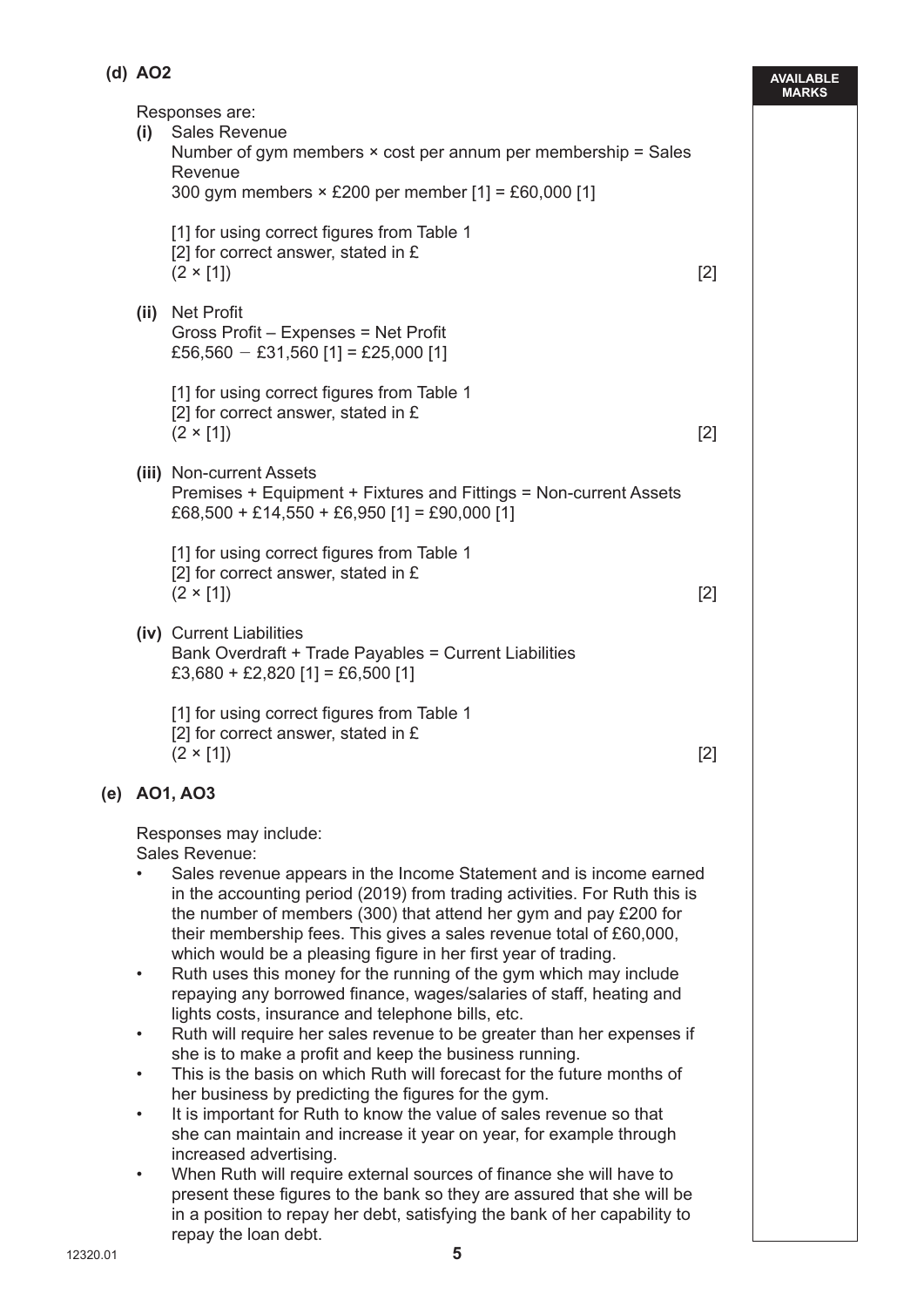Net Profit:

- Net profit appears in the Income Statement and is the total income from sales within a trading period (2019), less the total expenses that Ruth has incurred over the same period of time.
- Ruth's Reps has made a net profit of £25,000 in its first year of trading. This is the amount on which she will pay tax and use for her own income.
- The net profit could be reinvested in the gym. Examples include purchasing non-current assets and expanding the gym.
- This figure can be used by Ruth to compare performance year on year. If the net profit of the gym increases this is a sign of success. If the net profit figure of the gym decreases, then this is taken as a sign of failure. However, the amount of profit/loss in a year will depend on a number of factors, including competition, membership fees charged, number of members and running costs of the gym.

Non-current Assets:

- Non-current assets appear in the Statement of Financial Position. Non-current assets are the assets that Ruth will have purchased, or used for more than one year. Examples of non-current assets for Ruth may include the gym premises, gym equipment, fixtures and fittings for the gym, computer equipment, a vehicle and any other long term items that are required for the running of the gym. Such assets will remain within the gym for a long time. Ruth's non-current assets are currently valued at £90,000.
- These items are given careful consideration before the commitment to purchase is decided by Ruth and for the benefit of her gym. Such items are usually large and will require financing which can be a huge factor in deciding whether the gym can afford to commit to purchasing a non-current asset. Ruth must thoroughly examine the benefits and limitations for such items before going ahead with the purchase.
- In Ruth's Reps the gym members will require the equipment available to be of good quality and up-to-date. This means that Ruth will need to invest in non-current assets on a regular basis.

Current Liabilities:

- Current liabilities are amounts of money that Ruth has yet to pay on a short term basis (less than one year). Examples of current liabilities include trade payables and a bank overdraft. From the financial information Ruth currently owes £6,500 for current liabilities.
- These amounts are important to Ruth so that she can keep her gym running during the financial year, especially if there is a period of difficulty. Although these figures are referred to as short term debt, they are manageable if they are carefully administered by Ruth in order to keep the gym efficient. There may be a charge on the liability, depending on the terms and length of time required.
- Ruth should aim to keep the use of short term finance to a limit as she does not want to have a huge amount of debt to repay at short notice, which could have a detrimental effect on the running of her gym.

All valid responses will be given credit **Example 20** (12)

[0] is awarded for a response not worthy of credit

# **Level 1 ([1]–[4]) Basic**

- Basic knowledge of up to four elements of financial statements
- Limited or no relevant application to Ruth's gym using the answers in question 1(d)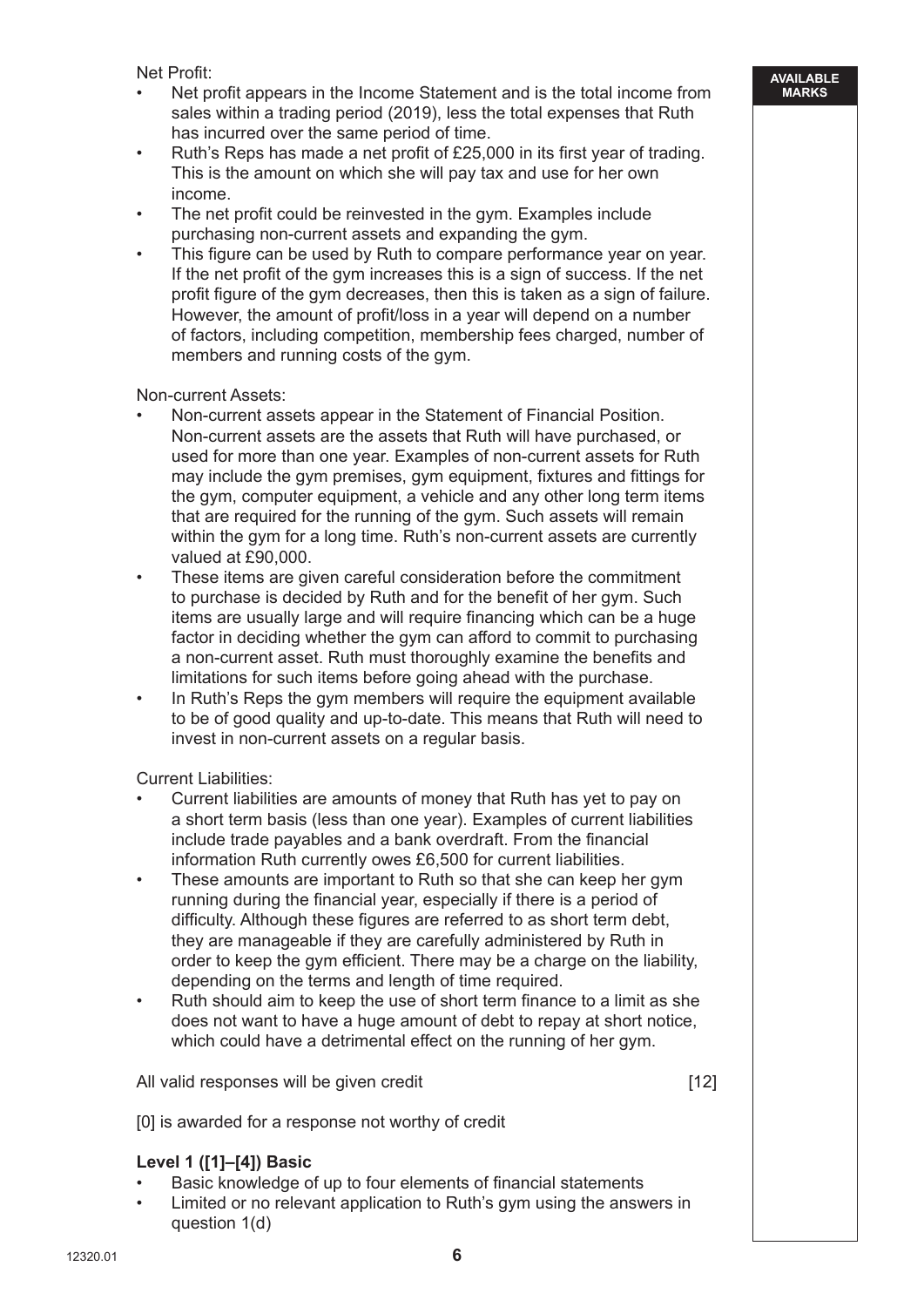| Analysis is basic<br>$\bullet$<br>The quality of the candidate's written communication is basic                                                                                                                                                                                                                             | <b>AVAILABLE</b><br><b>MARKS</b> |
|-----------------------------------------------------------------------------------------------------------------------------------------------------------------------------------------------------------------------------------------------------------------------------------------------------------------------------|----------------------------------|
| Level 2 ([5]-[8]) Good<br>Good knowledge of at least two elements of financial statements<br>Good relevant application to Ruth's gym using the answers in<br>$\bullet$<br>question 1(d)<br>Analysis is good<br>$\bullet$<br>The quality of the candidate's written communication is good<br>$\bullet$                       |                                  |
| Level 3 ([9]-[12]) Excellent<br>Excellent knowledge of the four elements of financial statements<br>Excellent relevant application to Ruth's gym using the answers in<br>$\bullet$<br>question 1(d)<br>Analysis is excellent<br>$\bullet$<br>The quality of the candidate's written communication is excellent<br>$\bullet$ | 30                               |
| <b>Own figure rule (OFR) will be applied (if figures are calculated incorrectly</b><br>in question 1(d) but analysed correctly in question 1(e) marks may<br>be awarded.)                                                                                                                                                   |                                  |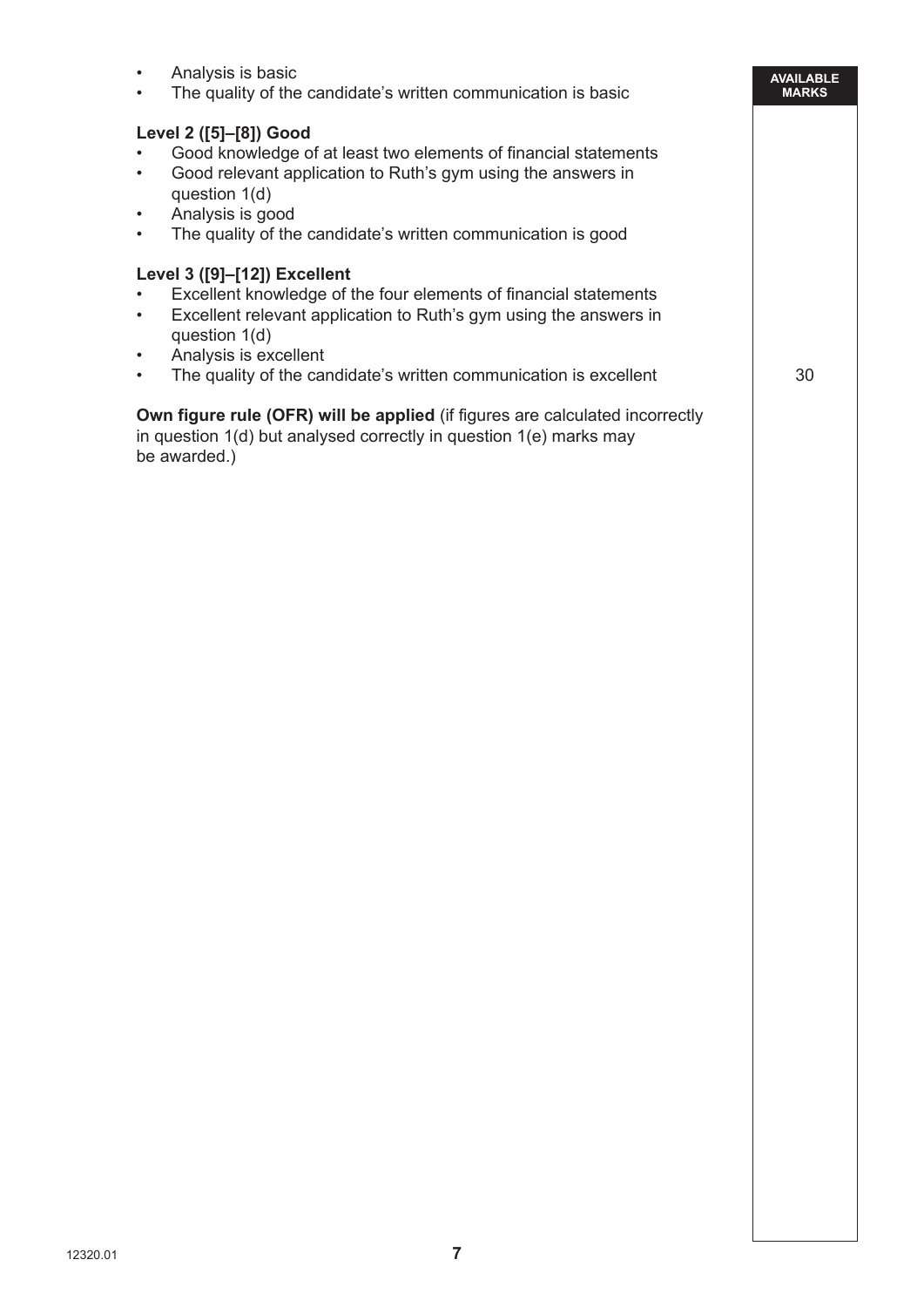# **2 (a) AO1, AO2**

# Responses may include:

Sales Budget

 A sales budget is used to prepare and predict the number of gym members or product sales Ruth will aim to have in her gym over a given period, usually worked out on a monthly and annual basis. This will allow Ruth to plan for the future of her gym in relation to the size of premises needed, the number of staff (personal trainers) required, the opening hours and the number and type of classes to be offered to maintain the membership levels. Ruth will be able to work out the projected/forecast sales revenue as she can calculate the number of members multiplied by the membership fee per gym member. When worked out, with experience, Ruth will be able to identify different times of the year that business will be very busy and during the less busy times she can work out a way to encourage new members to her gym or increase sales of products/services offered by the gym.

All valid responses will be given credit

- [1] basic explanation of a sales budget that Ruth might use
- [2] good explanation of a sales budget that Ruth might use
- [3] excellent explanation of a sales budget that Ruth might use [3]

### Labour Budget

 A labour budget is used to forecast/estimate the number of staff that will be required by Ruth to run her gym successfully in order to meet the needs of the gym members. In doing this Ruth will have to consider the services that she is currently offering and base the planned level of staff on this so she can determine the grade (qualifications) of the staff members, the working hours (including full-time and part-time staff), and any other staffing costs. Ruth will pay particular attention to this as she will want to have the correct staff, therefore, not disappointing any of her members. With the experience that Ruth has of running the gym she will know at what time of the year she may need to increase or decrease staff levels. To run the gym successfully Ruth will have a number of full time permanent staff to cater for the needs of the gym. All of these details must be addressed in Ruth's labour budget if it is to be useful.

All valid responses will be given credit

- [1] basic explanation of a labour budget that Ruth might use
- [2] good explanation of a labour budget that Ruth might use
- [3] excellent explanation of a labour budget that Ruth might use [3]

# **(b) AO1, AO2**

Responses may include:

 Reasons for the importance of cash flow forecasting for financial decision making are:

- Identifies periods of surplus and deficit Ruth can use a cash surplus to generate additional income from the gym. A cash deficit could be managed through additional finance to ensure outflows are covered, for example, using an overdraft.
- Facilitates decision making this will allow Ruth to make decisions on expenditure and credit control, etc to run the gym in a professional manner to meet the needs of her gym members. Ruth will make decisions based on the financial data that she has available to her for the gym. She can use past data to aid decisions that will be projected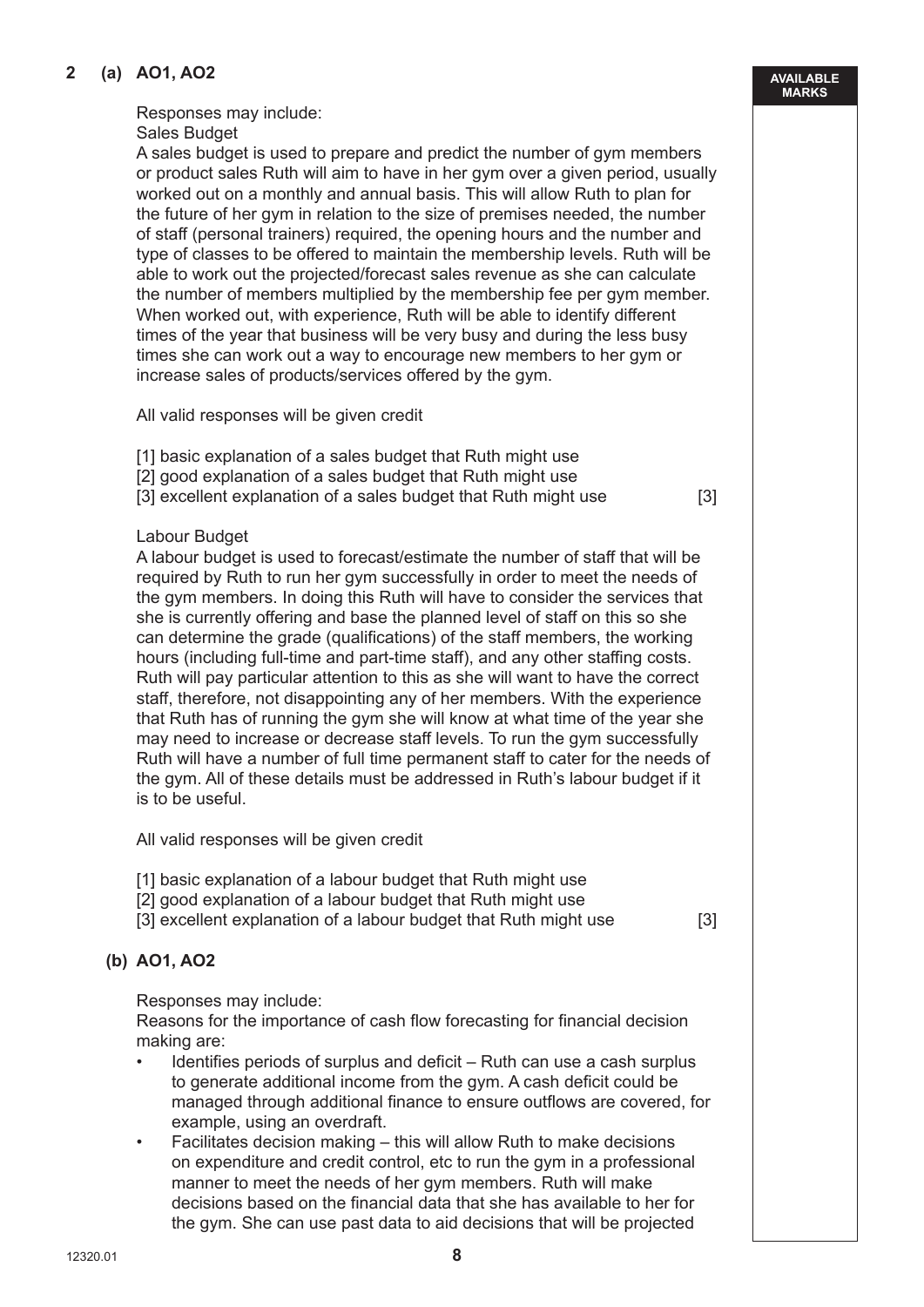for the future success of the gym with the overall aim of having good cash flow within the gym and a positive bank balance at the end of the month and/or year.

- Enables greater coordination Ruth can coordinate the various sections or departments of the gym with business activities so that everything will run smoothly. This will enable her to plan more efficiently for the gym in order to purchase equipment and to allow for the member targets to be achieved during the next financial year. This will also enable Ruth to plan for the future of the gym, making it a greater success with the possibility of growth/expansion.
- Improves communication a cash flow forecast will enable Ruth to communicate with all members of staff to create an awareness of developments (organisational or departmental activities/targets) within the gym. She can demonstrate the impact of debt finance on the operating cash flow within the gym compared with the outright purchasing of gym equipment. This will allow her to see where she needs to address areas within the gym in order to make it viable for the future.
- Enables control Ruth can review actual business activity of the gym against forecasts. This would allow her to examine any variances that occur in order to make changes for the future.

All valid responses will be given credit

[1] identification of reason

 [2] identification of reason with basic explanation and application to Ruth's gym

[3] identification of reason with good explanation and application to Ruth's gym

 $(3 \times [3])$  [9]

# **(c) AO1**

Responses are:

| <b>Month</b>                                  | <b>Total Sales Revenue</b>             | <b>Cash Sales</b>                   | <b>Trade Receivables</b>                                                                                                                                                                                               |
|-----------------------------------------------|----------------------------------------|-------------------------------------|------------------------------------------------------------------------------------------------------------------------------------------------------------------------------------------------------------------------|
| October<br>(50 members)                       | 50 members $\times$ £200 =<br>£10,000  | £10,000 $\times$ 40/100 =<br>£4,000 | £10,000 $\times$ 60/100 =<br>£6,000                                                                                                                                                                                    |
|                                               | $[1]$                                  | $[1]$                               | [1]                                                                                                                                                                                                                    |
| <b>November</b><br>(100 members)              | 100 members $\times$ £200 =<br>£20,000 | £20,000 $\times$ 40/100 =<br>£8,000 | £20,000 $\times$ 60/100 =<br>£12,000                                                                                                                                                                                   |
|                                               | $[1]$                                  | $[1]$                               | $[1]$                                                                                                                                                                                                                  |
| <b>December</b><br>(75 members)               | 75 members $\times$ £200 =<br>£15,000  | £15,000 $\times$ 40/100 =<br>£6,000 | £15,000 $\times$ 60/100 =<br>£9,000                                                                                                                                                                                    |
|                                               | $[1]$                                  | $[1]$                               | $[1] % \includegraphics[width=0.9\columnwidth]{figures/fig_10.pdf} \caption{The figure shows the number of times on the right panel. The left panel shows the number of times on the right panel.} \label{fig:time} %$ |
| Quarterly<br><b>Forecast</b><br><b>Totals</b> | £45,000                                | £18,000                             | £27,000                                                                                                                                                                                                                |

 $(9 \times [1])$  [9]

12320.01 **9**9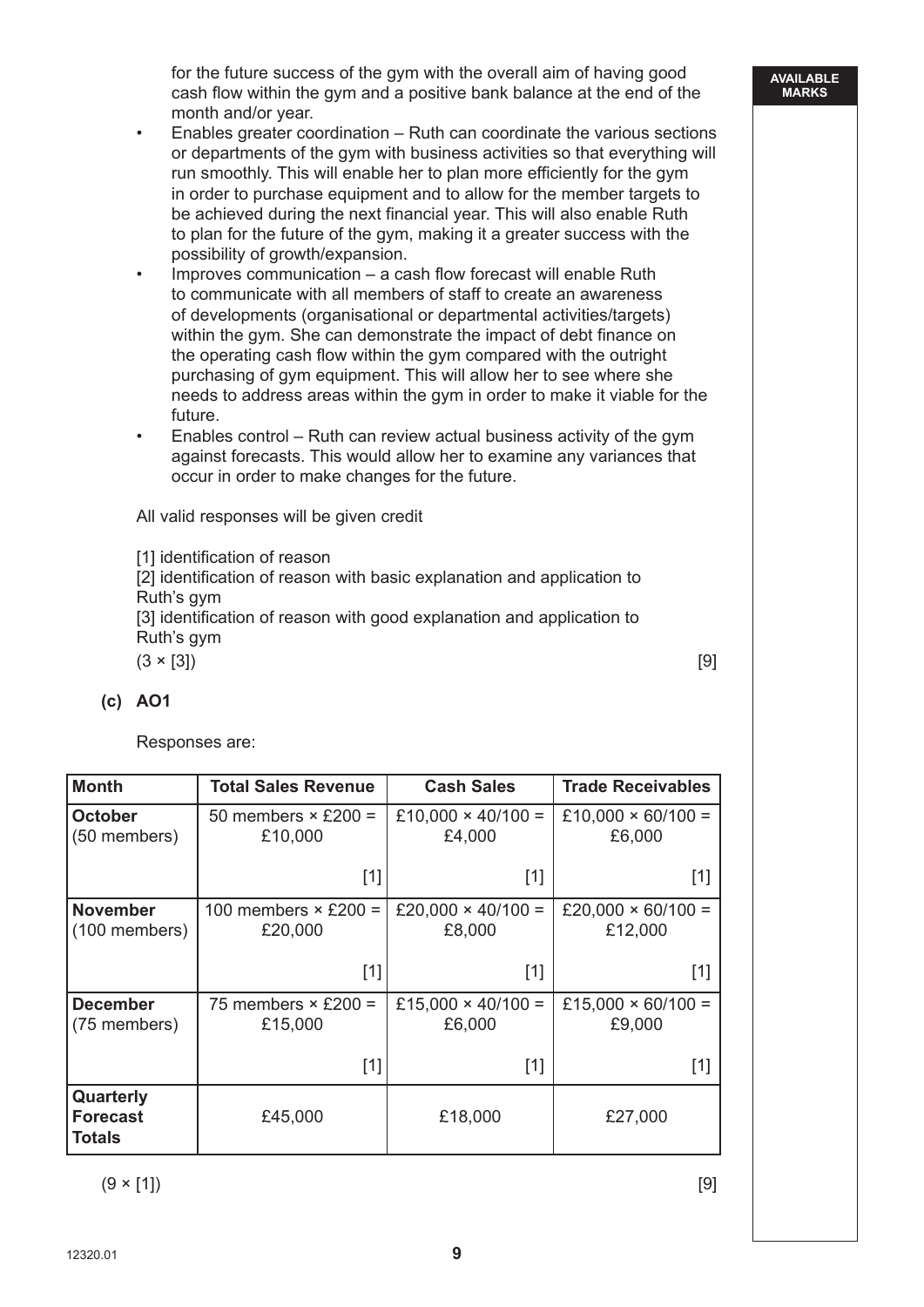**12320.01 10010 [Turn over 1001] 100 100 100 100 100 100 100 100 100 100 100 100 100 100 100 100 100 100 100 100 100 100 100 100 100 100 100 100 100 100 100**

**AVAILABLE MARKS (d) AO3** Responses may include: • A difference of 15 days between the terms of credit offered by Ruth's Reps and the actual time it has taken gym members to pay. This is a concerning figure and could affect the liquidity of the gym as it demonstrates poor financial efficiency. • Recommendation for Ruth: – Action is required by Ruth for the collection of debts from gym members to allow her to pay her bills that have been incurred by the gym on time. If these bills are not paid, the gym may face closure. Ruth must do something to encourage her gym members to pay within the designated term of 30 days. – Ruth may need to introduce a system to enable her to collect money owing in a more efficient manner. For example a discount could be offered by Ruth to encourage an early payment so she has available funds to pay her trade payables on time and is enabled to operate the gym with a positive cash flow. All valid responses will be given credit [1] basic analysis of the trade receivables ratio from Ruth's Reps [2] satisfactory analysis of the trade receivables ratio from Ruth's Reps [3] good analysis of the trade receivables ratio from Ruth's Reps [4] excellent analysis of the trade receivables ratio from Ruth's Reps  $(1 \times [4])$  and [1] basic recommendation for improvement provided [2] good recommendation for improvement provided  $(2 \times [2])$  32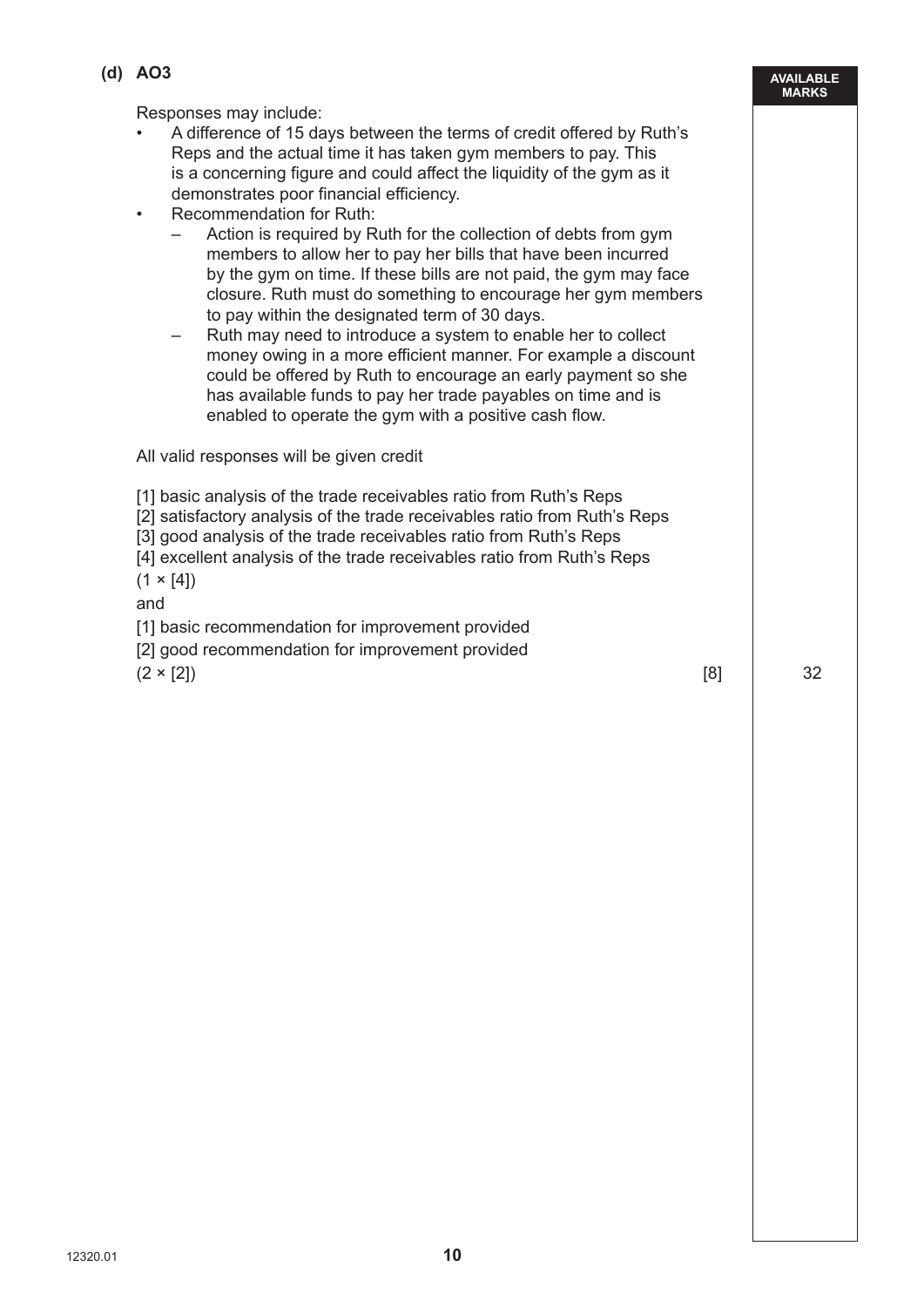# **3 (a) AO1, AO2, AO3**

**AVAILABLE MARKS**

Responses may include:

Advantages of using retained profit include:

- Finances remain private Ruth does not have to declare to anyone where the money has come from or what the money is used for.
- Money does not have to be repaid Ruth is not required to have a repayment plan as the funds belong to her. This will increase the cash flow of the gym as there are no repayments to any external finance provider.
- No interest payments Ruth will not incur any interest on the funds used. This is an inexpensive way for Ruth to provide funds for her gym as she will not have any additional costs.
- Finance is instant Ruth can have access to the funds straight away without having to wait for the paper work for an external source of finance to be granted. If Ruth had to wait she may lose out and miss an opportunity for the gym in relation to its growth/development.
- Flexibility Ruth will have complete control over how the funds are reinvested in the gym and where the need lies most for the reinvested funds.
- Reduced risk Ruth is not required to secure her premises or equipment.
- No dilution of control as Ruth is the only owner of the gym she will continue to have the same control of the gym as she is not introducing any other authority to the running of her gym, such as shareholders.

Disadvantages of using retained profit include:

- Amount is limited the gym may not make enough profit to satisfy the needs for the required finance. Ruth may need to go to an external source of finance in order to obtain this. This would cost the gym extra money in terms of interest on any monies borrowed. This may limit growth as the profit retained in the gym by Ruth may not be sufficient to carry out the developments of the gym and therefore have to be shelved until such times that the funds available are adequate.
- Opportunity cost when Ruth reinvests the retained profit into the gym it cannot be returned to her or used for some other use.
- Competition other gyms in the area may cause Ruth to invest heavily in the gym at a cost of which she cannot afford and therefore placing herself in financial difficulty which the retained profit may not cover. This could cause further difficulty for Ruth in which she may have to close the gym.

All valid responses will be given credit [12]

[0] is awarded for a response not worthy of credit

# **Level 1 (1]–[4]) Basic**

- Basic knowledge of up to two advantages and one disadvantage of using retained profit as an internal source of finance for the gym
- Limited or no relevant application to the gym
- Analysis is basic
- The quality of the candidate's written communication is basic

# **Level 2 ([5]–[8]) Good**

- Good knowledge of at least one advantage and one disadvantage, or two advantages, of using retained profit as an internal source of finance for the gym
- Good application to the gym
- Analysis is good
- The quality of the candidate's written communication is good